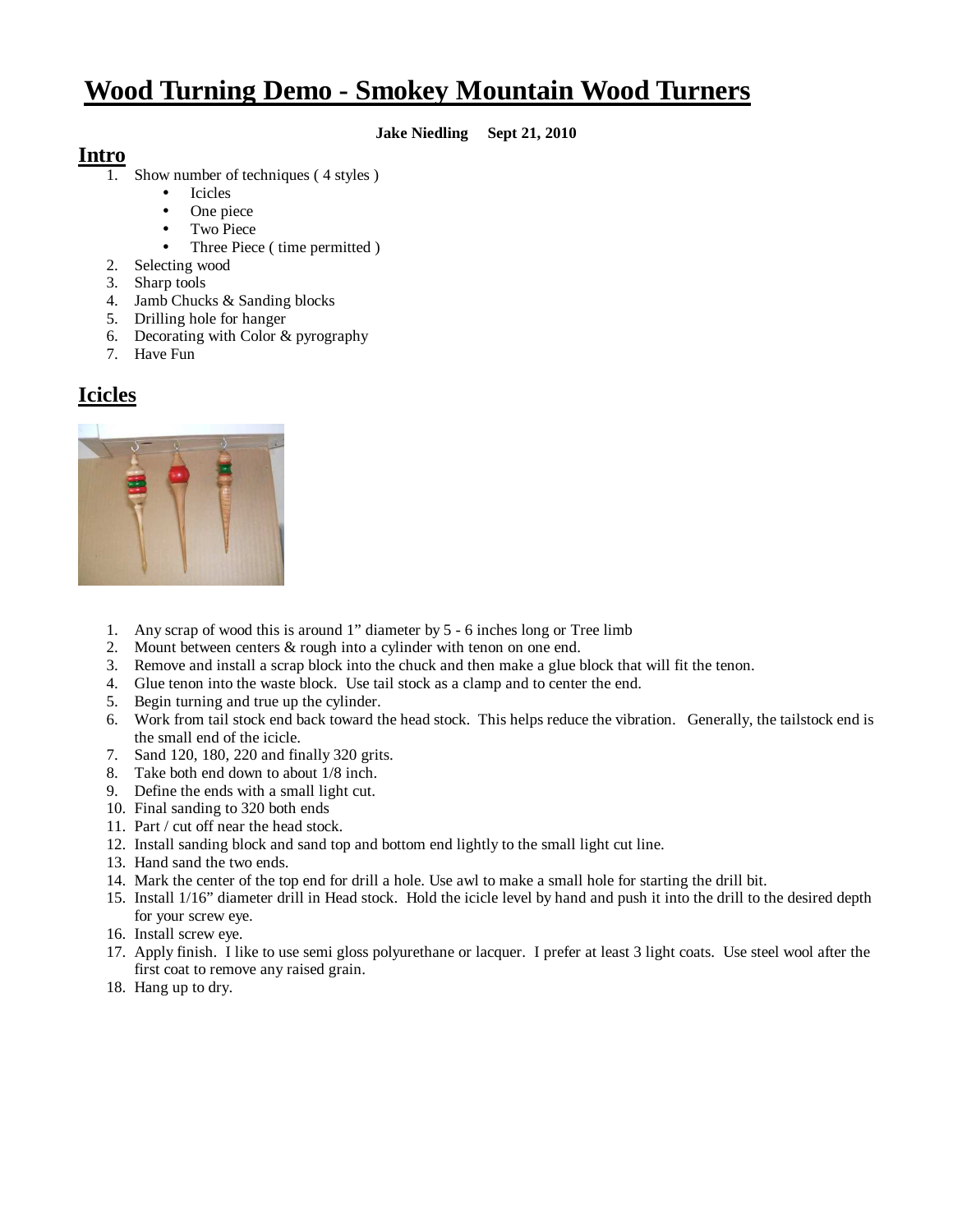



### **One Piece Ornament**



- 1. Any scrap of wood that is 1.5 2.5 inches in diameter by 5 6 inches long.
- 2. Prefer light weight woods to keep the ornament light. Woods like Butternut, Basswood, Popular and cedar work well. If dense woods are used, then keep the size of the ornament small in diameter and length.
- 3. Mount between centers & rough into a cylinder with tenon on one end.
- 4. Remove and install a scrap block into the chuck and then make a glue block that will fit the tenon.
- 5. Glue tenon into the waste block. Use tail stock as a clamp and to center the end.
- 6. Begin turning and true up the cylinder.
- 7. Work from tail stock end back toward the head stock. This helps reduce the vibration. Generally, the tailstock end is the small end of the icicle. The globe portion of the ornament will be near the headstock end of the wood.
- 8. Rough out the location and shape of the globe.
- 9. Remove some material for the bottom finale to about 1inch diameter.
- 10. Start at the end of the finale ( near tailstock). Turn it down to final size and shape. Do this in about 1 inch long sections. Sand each section prior to moving to the next section. You should be able to turn the end off from tailstock and shape the end. Try to do this when turning the first section.
- 11. Keep working back toward the globe.
- 12. Shape globe and bottom finale.
- 13. Sand 120, 180, 220 and finally 320 grits as you work back in sections toward the head stock.
- 14. Turn top finale and sand as you much as possible as you get smaller.
- 15. Take end down to about 1/8 inch.
- 16. Define the end with a small light cut.
- 17. Part / cut off near the head stock.
- 18. Install sanding block and sand top and bottom end lightly to the small light cut line.
- 19. Hand sand the two ends.
- 20. Mark the center of the top end for drill a hole. Use awl to make a small hole for starting the drill bit.
- 21. Install 1/16" diameter drill in Head stock. Hold the icicle level by hand and push it into the drill to the desired depth for your screw eye.
- 22. Install screw eye.
- 23. Apply finish. I like to use semi gloss polyurethane or lacquer. I prefer at least 3 light coats. Use steel wool after the first coat to remove any raised grain.
- 24. Hang up to dry.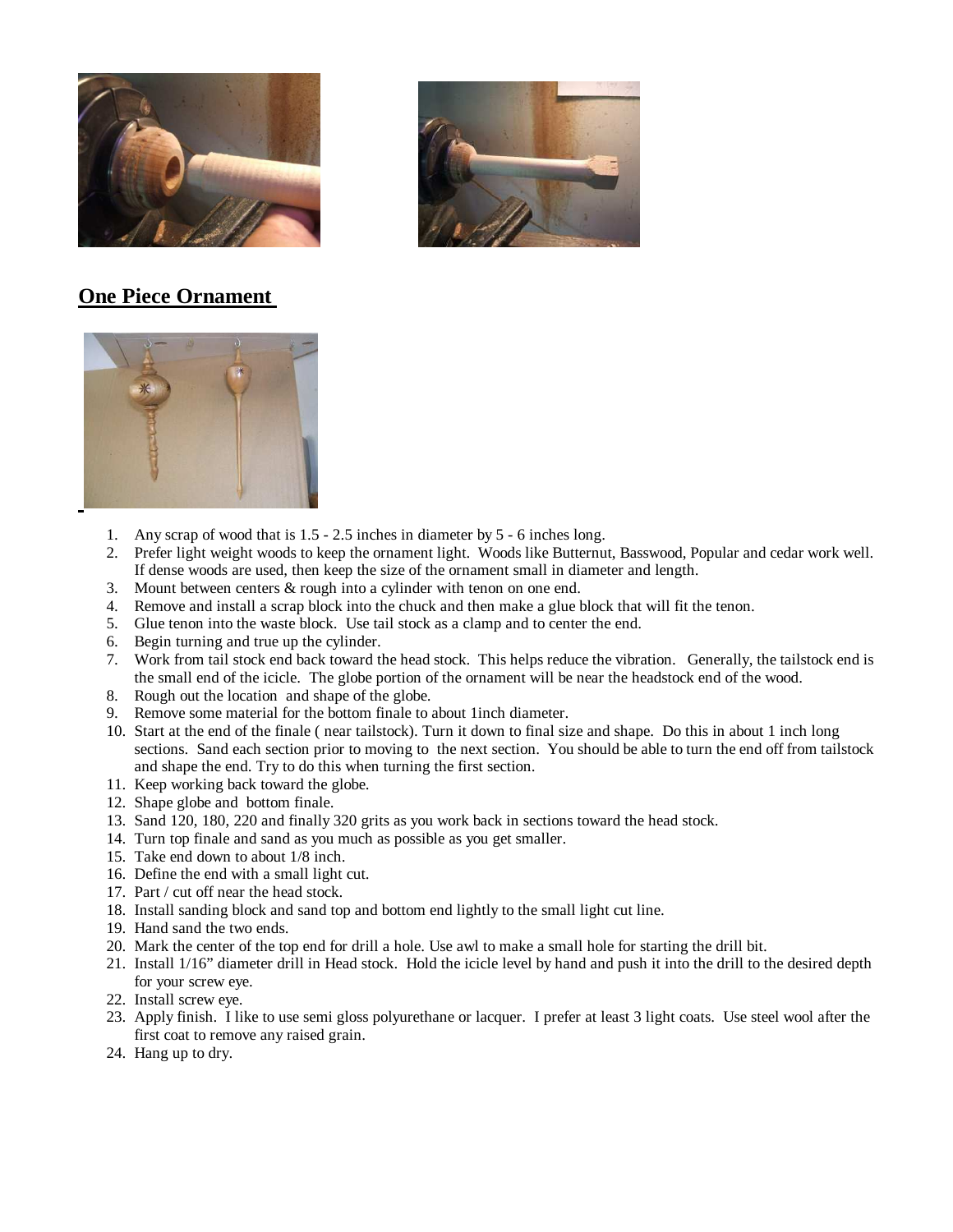

## **Two Piece Ornament**



- 1. Any scrap of wood that is 1.5 2.5 inches in diameter by 5 6 inches long.
- 2. Light weight porous woods are not preferred because you need a good strong glue joint. Woods like maple, cherry and walnut work well.
- 3. Mount between centers & rough into a cylinder with tenon on both ends to fit your scroll chuck.
- 4. Rough out the location and rough shape of the globe. Leave about 3/16" flat at the major diameter of the globe.
- 5. Mark a line across the globe with a pencil. This line will help re-align the globe when you need to glue it back together after hollowing.
- 6. Now part the globe at the largest diameter into two halves.
- 7. Hollow out the inside of the halve still in the lathe. A round nose scraper works well. Leave the wall thickness about 1/8" thick. Remove from scroll chuck.
- 8. Put other halve into scroll chuck and hollow it out the same as the first. And remove it from chuck.
- 9. Install the halve which will be the top of the ornament into the chuck. Check fit of both halves prior to gluing. Adjust tailstock so it can be used as a clamp. Apply super glue to one half. Fit the two halves together and make sure the pencil lines made earlier come together. Use tailstock to clamp in place.
- 10. Wait about 5 10 minutes before continuing to turn the ornament.
- 11. Start re-shaping the globe for any out of balance.
- 12. Remove some material for the bottom finale to about 1inch diameter.
- 13. Start at the end of the finale ( near tailstock). Turn it down to final size and shape. Do this in about 1 inch long sections. Sand each section prior to moving to the next section. You should be able to turn the end off from tailstock and shape the end. Try to do this when turning the first section.
- 14. Keep working back toward the globe.
- 15. Shape globe and bottom finale.
- 16. Sand 120, 180, 220 and finally 320 grits as you work back in sections toward the head stock.
- 17. Use point of a skew on its side and put 3 small grooves in the globe. One at the glue joint and one on each side about 3/16" apart.
- 18. Turn the speed of the lathe up and use a burning wire to put black lines in the three grooves. This is to disguise the glue joint.
- 19. Turn top finale and sand as you much as possible as you get smaller.
- 20. Take end down to about 1/8 inch.
- 21. Define the end with a small light cut.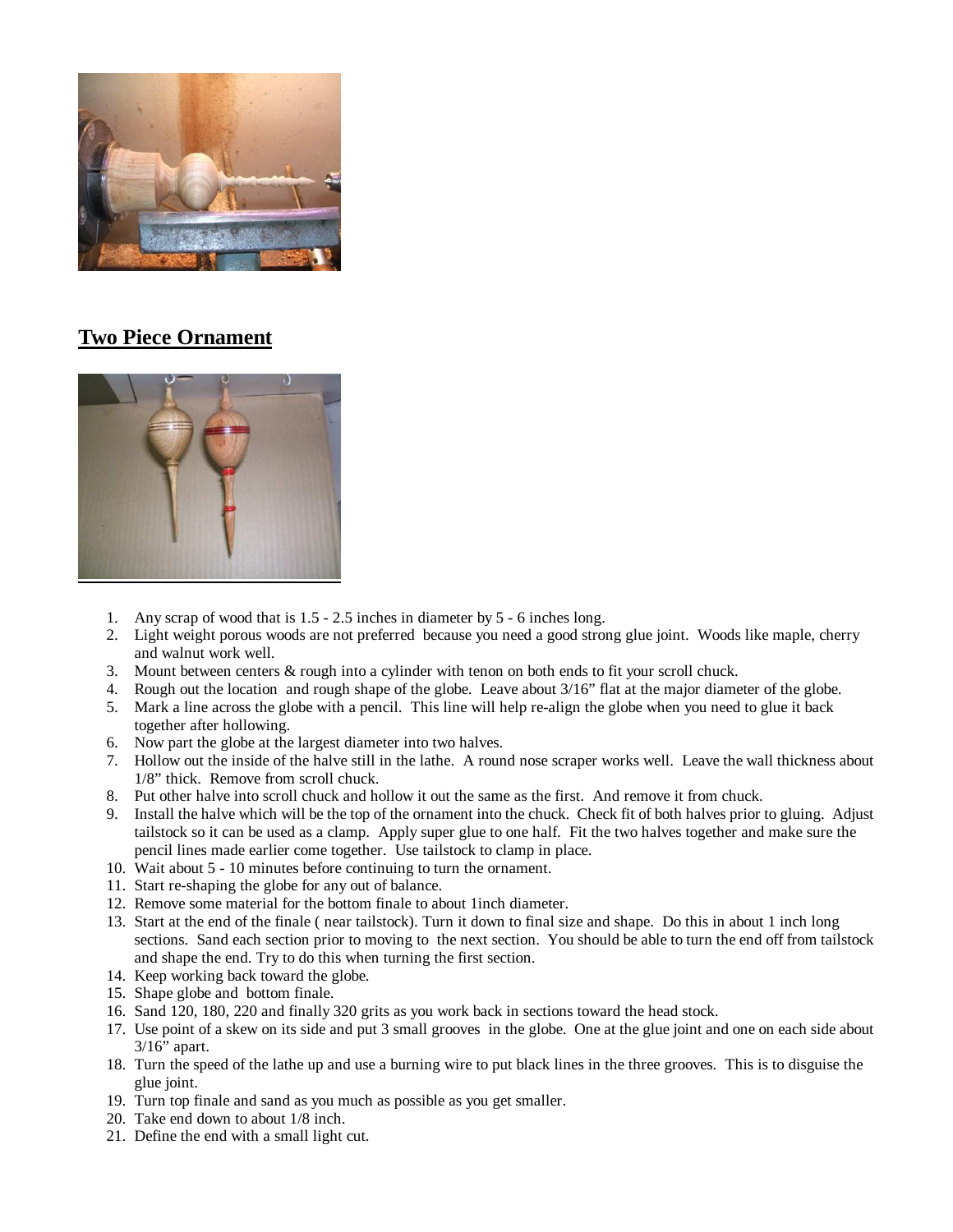- 22. Part / cut off near the head stock.
- 23. Install sanding block and sand top end lightly to the small light cut line.
- 24. Hand sand the two ends.
- 25. Mark the center of the top end for drill a hole. Use awl to make a small hole for starting the drill bit.
- 26. Install 1/16" diameter drill in Head stock. Hold the icicle level by hand and push it into the drill to the desired depth for your screw eye.
- 27. Install screw eye.
- 28. Apply finish. I like to use semi gloss polyurethane or lacquer. I prefer at least 3 light coats. Use steel wool after the first coat to remove any raised grain.
- 29. Hang up to dry.







#### **Three Piece Ornament**

- 1. Any scrap of wood that is 1.5 2.5 inches in diameter by 3 4" inches long.
- 2. All woods will work especially ones with unique characteristics.
- 3. Mount between centers & rough into a cylinder with tenon on one end to fit your scroll chuck or waste block.
- 4. Mount tenon into the scroll chuck or glue block. NO TAILSTOCK needed.
- 5. Begin turning and shape the globe on the free end.
- 6. Sand to 320 grit.
- 7. Install drill chuck and ½" drill bit in tail stock. Drill hole through the globe.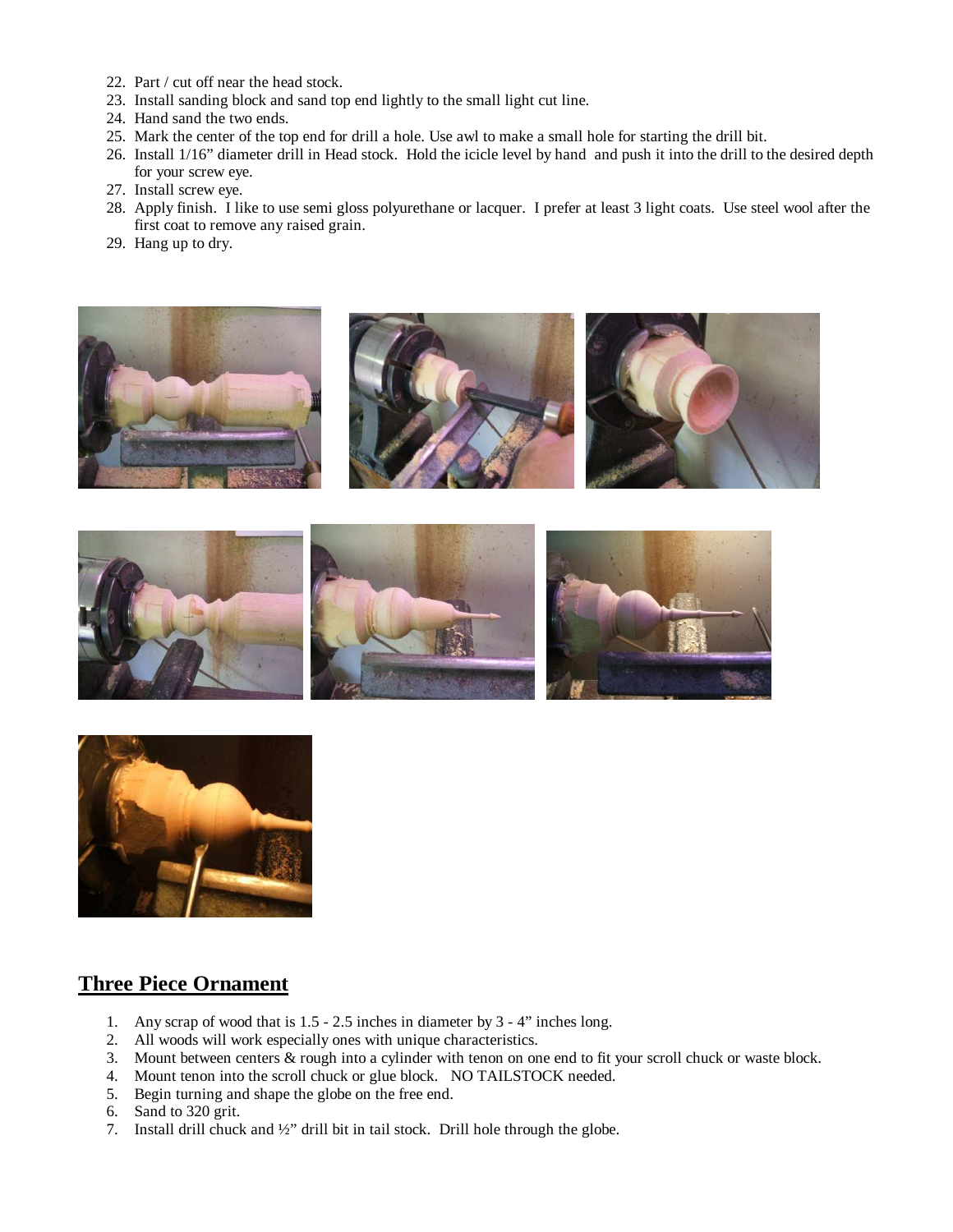- 8. For large globes, hollow out the inside of the globe. For small globes or shapes hollowing will not be necessary.
- 9. Complete the turning of the globe on the headstock side and turn it off completely.
- 10. Sand the back side of the globe to 320 grit.
- 1. Finale for top and bottom.
- 2. Turn finale same as for the iclce ornaments above. Except one end (cup end) to be glued into the ends of the globe.
- 3. Cup end shall have a tenon to match the hole size in the globe and a cup which is slightly larger than the hole in the globe.
- 4. The backside of the cup will need to be undercut so only the outer edge makes contact with the globe.
- 5. Once top and bottom finale is done and sanded, glue them into the globe.
- 6. Mark the center of the top end for drill a hole. Use awl to make a small hole for starting the drill bit.
- 7. Install 1/16" diameter drill in Head stock. Hold the ornament level by hand and push it into the drill to the desired depth for your screw eye.
- 8. Install screw eye.
- 9. Apply finish. I like to use semi gloss polyurethane or lacquer. I prefer at least 3 light coats. Use steel wool after the first coat to remove any raised grain.
- 10. Hang up to dry.



## **Drilling**

I turned piece of wood that would fit my scroll chuck and drilled and super glued in a 1/16" drill bit. I put a starting hole in the end of the finale with an awl. Hold it by hand parallel to the drill and push it in to the desired depth for the small screw eye.



## **Sanding**

I generally sand through all the grits from 120, 180, 220 and 320. When I need to sand the end of the finale, I make sanding blocks like shown in the picture. Use a left over block that was previously used in my scroll chuck. Remount it into the chuck and clean up the free end. Super glue a piece of sand paper on the end and sand away. I also use these for sanding the nubs off the bottom of a bowl or box as well.